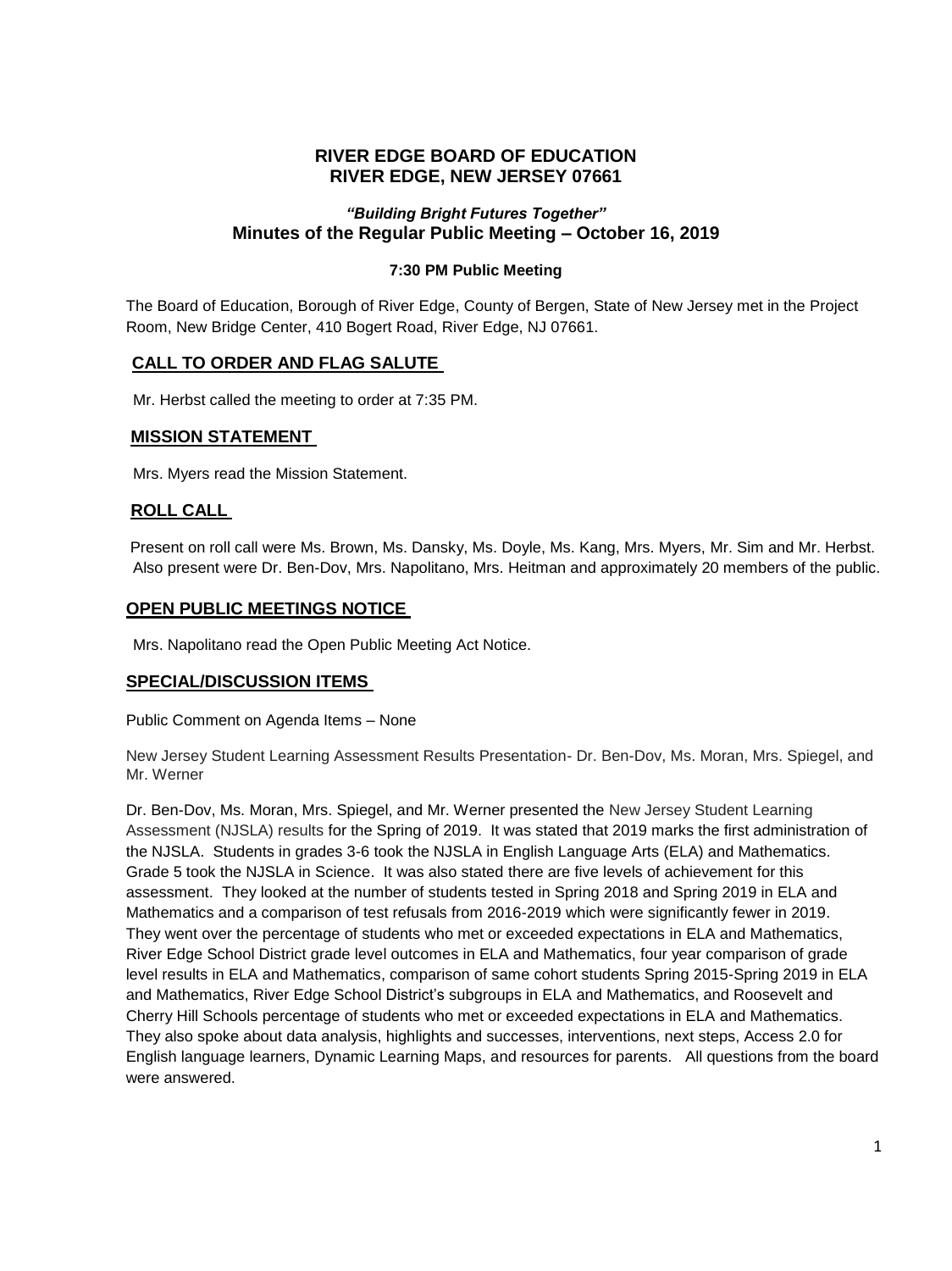# **REPORTS**

### **SUPERINTENDENT**

- There was an ESL meeting on the evening of October 10<sup>th</sup>. They discussed connecting with the families and their cultures and encouraged them to continue to speak to their children in their home languages. It was well attended.
- On October 12<sup>th</sup> there was a memorial service held for Mrs. June Karpowich at St. Peter's Church in River Edge. Many people and a great number of River Edge staff attended this well done, respectful, and touching service. It was a great dedication to the memory and life of Mrs. Karpowich.
- There have been Wingman trainings held on October  $11<sup>th</sup>$  and October  $16<sup>th</sup>$ . Twenty-six students from Cherry Hill School and Roosevelt School were trained. Two champion teachers were present from each school along with our Pupil Assistance Counselor and our leave replacement Pupil Assistance Counselor. Mr. James did a good job organizing the trainings. They were involved in team activities to process and recognize what the activities meant. They were able to practice the trainings they learned in small groups and they will be implementing it with young students.
- Dr. Ben-Dov and Ms. Christine Moran attended a social/emotional cohort in Washington, D.C. from October 13<sup>th</sup> through October 15<sup>th</sup>. They visited a school in D.C. that is dedicated to social/emotional learning. They had a parent/teacher advisory to ask questions and questioned the kids. They admired the common language of the entire school. Dr. Ben-Dov and Ms. Moran were extremely impressed with this. Dr. Ben-Dov shared two things she learned while visiting Washington D.C. She said she learned that social/emotional learning is "the plate on which everything else should be served." Dr. Ben-Dov was referring to the saying we can't put more on our plate. She also learned that schools that have been doing this for years now say their biggest regret was they didn't start with the adults in their schools. Dr. Ben-Dov would like to implement a lot of what they learned here in River Edge. This was one of the more successful workshops she attended.
- Tomorrow is our pre-survey conference call with our Administrators regarding Youth Truth

## **PRINCIPAL**

Mrs. Heitman reported on the following:

- We had a nicely attended SEPAG Meeting last night where Ms. Maritza Vega, the New Bridge Center Nurse, came and introduced herself
- There was a Professional Development Day on Monday, October  $14<sup>th</sup>$ . This was very successful and teachers were able to collaborate across the district. Some of the related arts staff visited River Dell and other neighboring districts to view lessons and engage in vertical articulation.
- Week of Respect was from October 7th to October 11th. It went very well and there were many activities and assemblies that took place.
- First graders took a walking field trip to the River Edge Public Library to learn about the River Edge Library and students were able to get library books
- We are working on the Mini Boo Bash for students in grades K-1, the Boo Bash for grades 2-6, and the Halloween Parades. The River Edge Police will talk to the students regarding Halloween safety.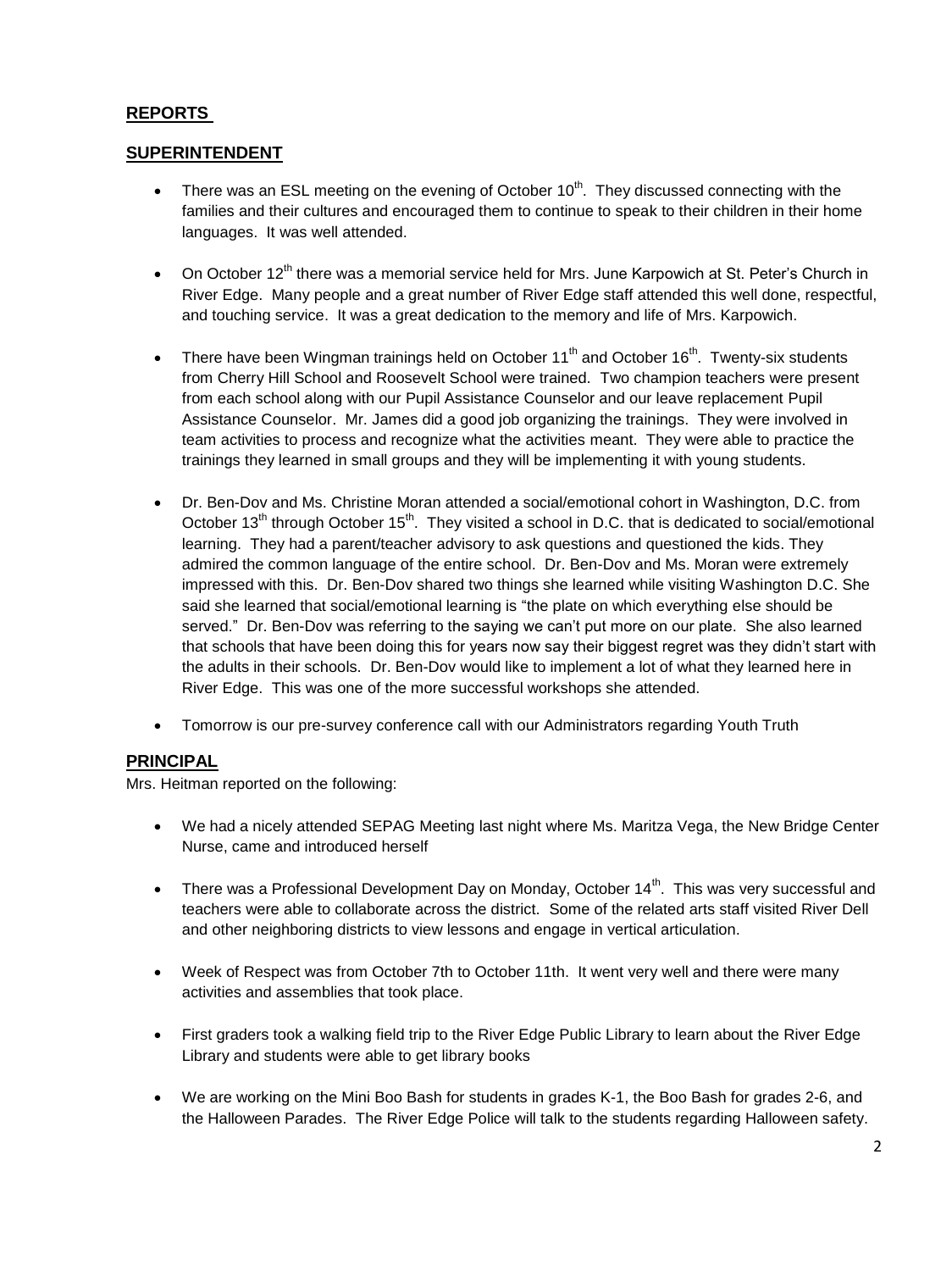- Wingman trainings have started and have been very successful in both schools. The students are very excited for this.
- The fifth graders went to Fort Lee Historic Park for their field trip this year. The students love this trip and get to participate in a lot of fun activities.
- Next week we will have our fire prevention assembly

# **BOARD SECRETARY**

Mrs. Napolitano reported on the following:

- The basketball backboards at Cherry Hill School have been replaced this week and the scoreboard at Roosevelt School is looking at being repaired
- Discussions have continued with Raymond Poerio, Borough Business Administrator, and we will speak about this in closed session tonight
- We need to discuss our board meetings for the month of November. We need to decide if we will have two meetings that month or one.

## **PRESIDENT**

- Mr. Herbst apologized to the board members for not compiling a list of PTO and Council meetings and creating a calendar of meetings for the board members.
- Mr. Herbst asked the board members if we should eliminate the November  $20<sup>th</sup>$  board meeting or keep our meeting dates as is. The board discussed and decided to eliminate the November  $20<sup>th</sup>$ meeting.
- Mr. Herbst stated he decided to postpone the voting on policy #5145.7, Gender Identity and Expression, until the November  $13<sup>th</sup>$  board meeting. There were many questions on this policy and Mr. Steve Fogarty will come to the November  $13<sup>th</sup>$  meeting to discuss it.

## **COMMITTEES**

- Ms. Dansky asked a question regarding the Region V bills. She is concerned on the timeliness of the bills coming from Region V. She asked when the deadline to not sign the Region V bills is. The board discussed this and Dr. Ben-Dov stated she will bring this up at her Region V Superintendents Advisory Council Meeting tomorrow morning.
- Mr. Sim stated there was a County Meeting on October  $3<sup>rd</sup>$  where they spoke about the current issue with the Westwood School District and the Westwood Police Department viewing the school's cameras.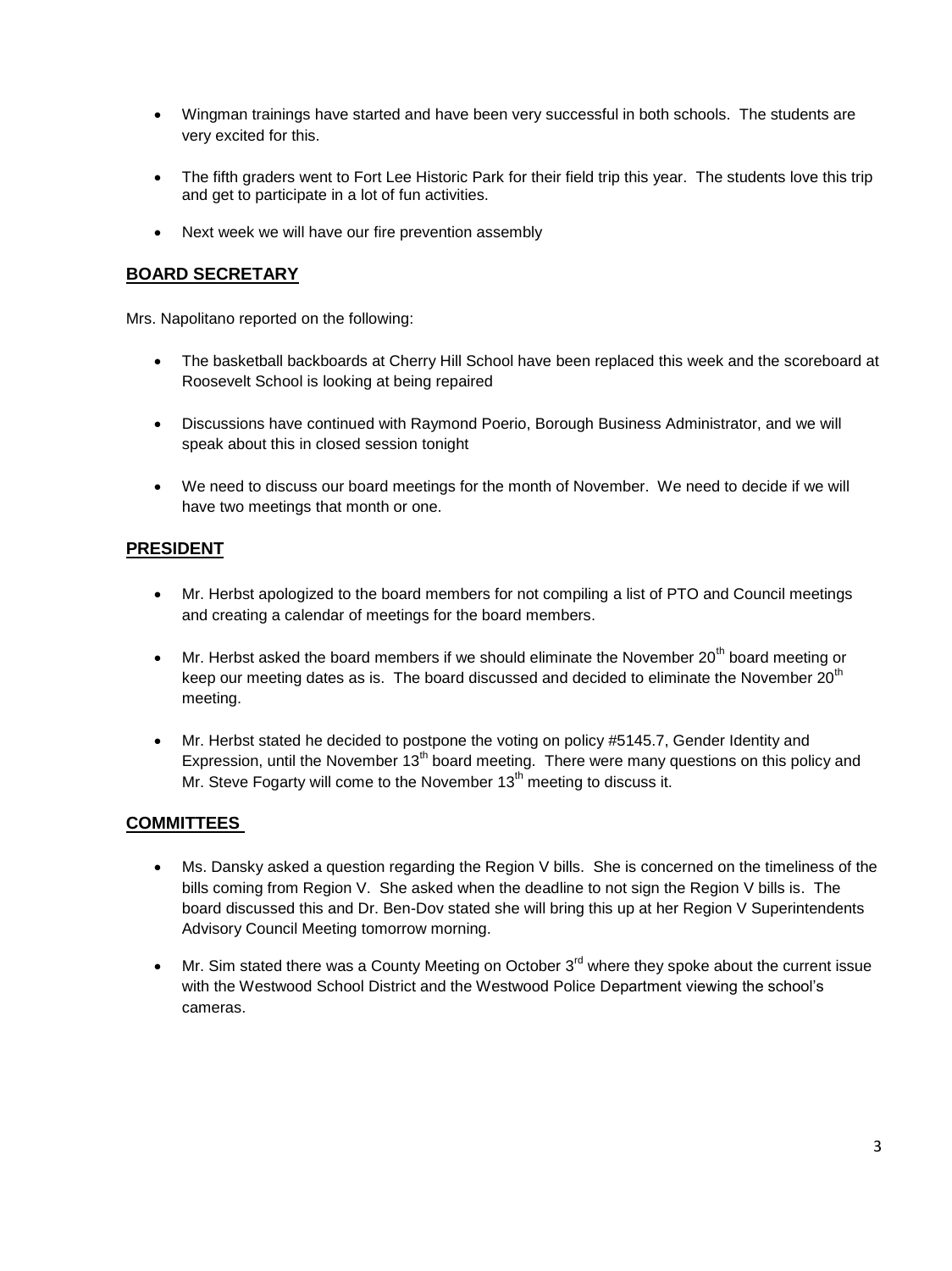## **MOTIONS TO BE ACTED UPON**

#### **A. ADMINISTRATION/POLICY**

**1**. That the Board of Education approve the Minutes of September 25, 2019.

Motion by Ms. Brown Seconded by Ms. Doyle

Ayes: Ms. Dansky, Ms. Doyle, Ms. Kang, Mrs. Myers, Mr. Sim, Mr. Herbst Nays: None, Abstained: Ms. Brown

**2**. That the Board of Education approve the Minutes of October 2, 2019.

Motion by Ms. Doyle Seconded by Mrs. Myers

Ayes: Ms. Dansky, Ms. Doyle, Ms. Kang, Mr. Sim, Mr. Herbst Nays: None, Abstained: Ms. Brown, Mrs. Myers

- **3**. That the Board of Education approve the staff development and travel as per the schedules for October 2019 including relevant mileage reimbursement. (Addendum)
- **4**. That the Board of Education approve the Second Reading of the following policies:

| Policy# | Title                                                                        |
|---------|------------------------------------------------------------------------------|
| 1200    | Participation By the Public                                                  |
| 5200    | <b>Nonpublic School Students</b>                                             |
| 6161.1  | Guidelines For Evaluation and Selection of<br><b>Instructional Materials</b> |
| 6171.5  | <b>Independent Educational Evaluation</b>                                    |
| 6172    | <b>Alternative Education Programs</b>                                        |
| 6178    | Early Childhood Education/Preschool                                          |

Motion by Mrs. Myers Seconded by Ms. Kang

Ayes: Ms. Brown, Ms. Dansky, Ms. Doyle, Ms. Kang, Mrs. Myers, Mr. Sim, Mr. Herbst Nays: None

**5**. That the Board of Education approve to postpone the First Reading of the following policy until the November 13, 2019 Board Meeting:

| Policy # | Title                          |
|----------|--------------------------------|
| 5145.7   | Gender Identity and Expression |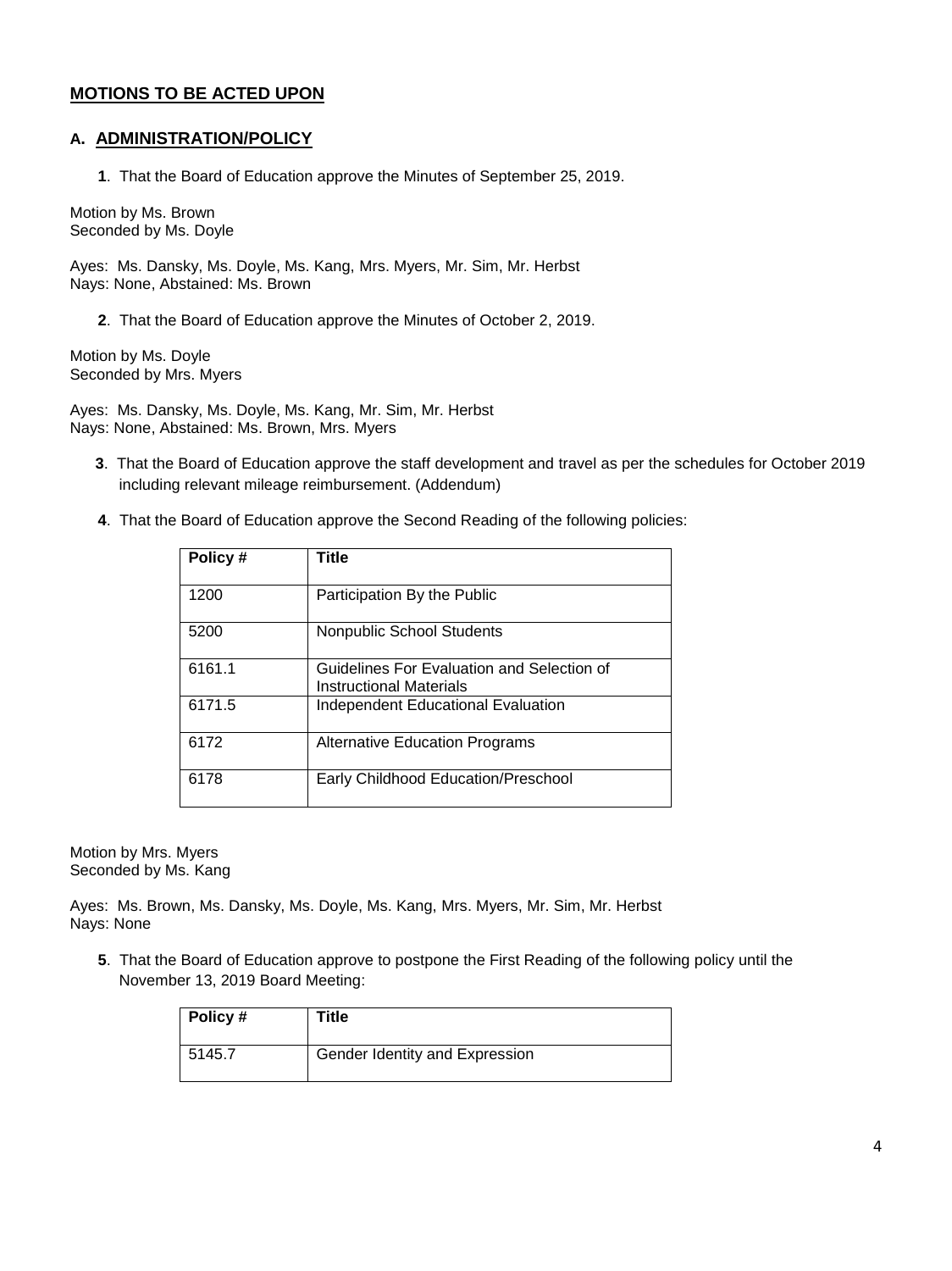Motion by Ms. Doyle Seconded by Mr. Sim

Ayes: Ms. Brown, Ms. Dansky, Ms. Doyle, Ms. Kang, Mrs. Myers, Mr. Sim, Mr. Herbst Nays: None

**6**. That the Board of Education approve the following class trips:

| <b>School</b>                | Grade         | <b>Destination</b>                                     | Cost to<br><b>District</b> |
|------------------------------|---------------|--------------------------------------------------------|----------------------------|
| <b>Cherry Hill</b>           | $\mathcal{P}$ | <b>Liberty Science</b><br>Center<br>Jersey City, NJ    | \$1,468.75                 |
| Roosevelt                    | 2             | <b>Liberty Science</b><br>Center<br>Jersey City, NJ    | \$927.50                   |
| Cherry Hill and<br>Roosevelt | 6             | <b>National Museum</b><br>of Math<br>New York, NY      | \$343.75                   |
| Roosevelt                    | 3             | River Edge<br><b>Cultural Center</b><br>River Edge, NJ | \$0                        |

Motion by Ms. Dansky Seconded by Mr. Sim

Ayes: Ms. Brown, Ms. Dansky, Ms. Doyle, Ms. Kang, Mrs. Myers, Mr. Sim, Mr. Herbst Nays: None

### **B. CURRICULUM/EDUCATION** - None

**C. BUILDING & GROUNDS** – None

### **D. FINANCE/GRANTS/GIFTS**

- **1**. That the Board of Education approve the bills & claims dated October, 2019 totaling \$977,330.91 including checks #42686 through #42808. Payrolls dated September 13, 2019 and September 27, 2019, totaling \$1,202,038.87 issued therefore, a copy of such warrants list are attached as part of these minutes. (Addendum)
- **2**. That the Board of Education approve the Budget Transfers for the school year 2019-2020 as of August 31, 2019. (Addendum)
- **3**. That the River Edge Board of Education approve the Secretary's and Treasurer's Report for the period ending August 31, 2019.

Further, we certify that as of August 31, 2019, after review of the secretary's monthly financial report (appropriations section) and upon consultation with the appropriate district officials, to the best of our knowledge no major account or fund has been overexpended in violation of N.J.A.C. 6A:23-2.11 and that sufficient funds are available to meet the districts financial obligation for the remainder of the fiscal year. (Addendum)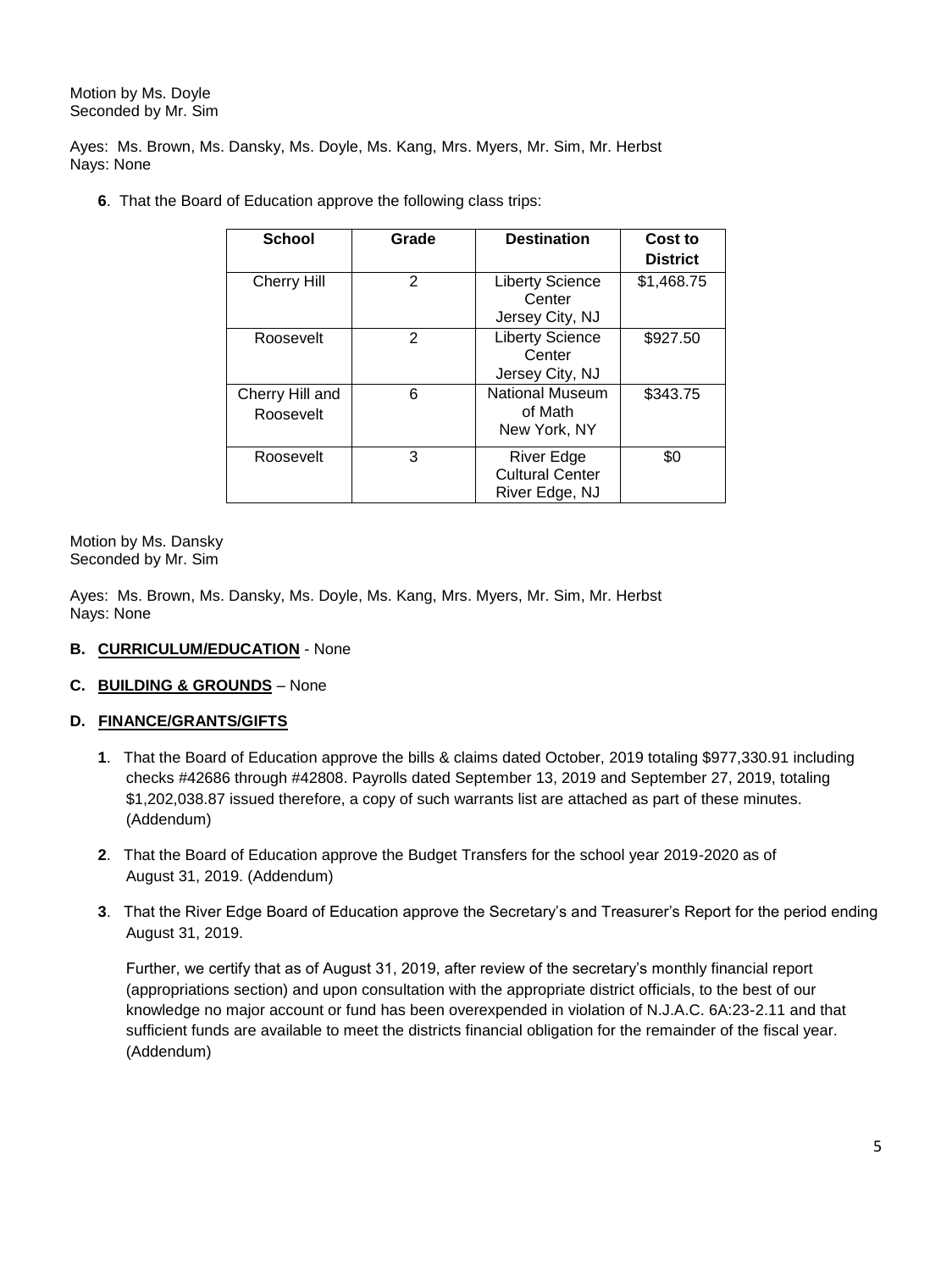Motion by Mr. Sim Seconded by Ms. Brown

Ayes: Ms. Brown, Ms. Dansky, Ms. Doyle, Ms. Kang, Mrs. Myers, Mr. Sim, Mr. Herbst Nays: None

### **E. PERSONNEL**

- **1**. That the Board of Education, with the recommendation of the Superintendent, approve Nancy Fiore, Part-time Resource Teacher (.6), starting October 23, 2019 through June 30, 2020, MA, Step 4.
- **2**. That the Board of Education, with the recommendation of the Superintendent approve Alrick Douglas, Leave Replacement Pupil Assistance Counselor, effective on October 30, 2019 through June 30, 2020, MA, Step 2.
- **3**. That the Board of Education approve Sandy Gerbino for Morning Supervision Duty as per Article XIII Section 13.3 of the River Edge Education Association Contract Agreement.
- **4**. That the Board of Education, with the recommendation of the Superintendent approve Jamie Woods, Substitute Teacher, for the 2019-2020 school year.

Motion by Ms. Brown Seconded by Ms. Doyle

Ayes: Ms. Brown, Ms. Dansky, Ms. Doyle, Ms. Kang, Mrs. Myers, Mr. Sim, Mr. Herbst Nays: None

#### **F**. **RIVER EDGE SPECIAL EDUCATION**

**1**. That the Board of Education approve a River Edge Preschool student be placed out of district for the 2019-2020 school year in the Bergen County Board of Special Services Hearing Impaired Program in the Godwin School in Midland Park at a tuition rate of \$67,080.00 plus transportation as needed.

Motion by Mrs. Myers Seconded by Ms. Kang

Ayes: Ms. Brown, Ms. Dansky, Ms. Doyle, Ms. Kang, Mrs. Myers, Mr. Sim, Mr. Herbst Nays: None

#### **G**. **REGION V ADMINISTRATION & TRANSPORTATION**

- **1**. That the Board of Education approve the bills & claims dated October, 2019 totaling \$1,048,402.33 including checks #72663 through #72782.
- **2**. That the Board of Education approve the following Quote Contracts for the 2019-2020 school year

| Route # | Transporter        | <b>Per Diem</b> |
|---------|--------------------|-----------------|
| 1855    | Sun Transportation | \$149.00        |
| 2800    | Sun Transportation | \$194.00        |
| 2801    | Sun Transportation | \$98.00         |